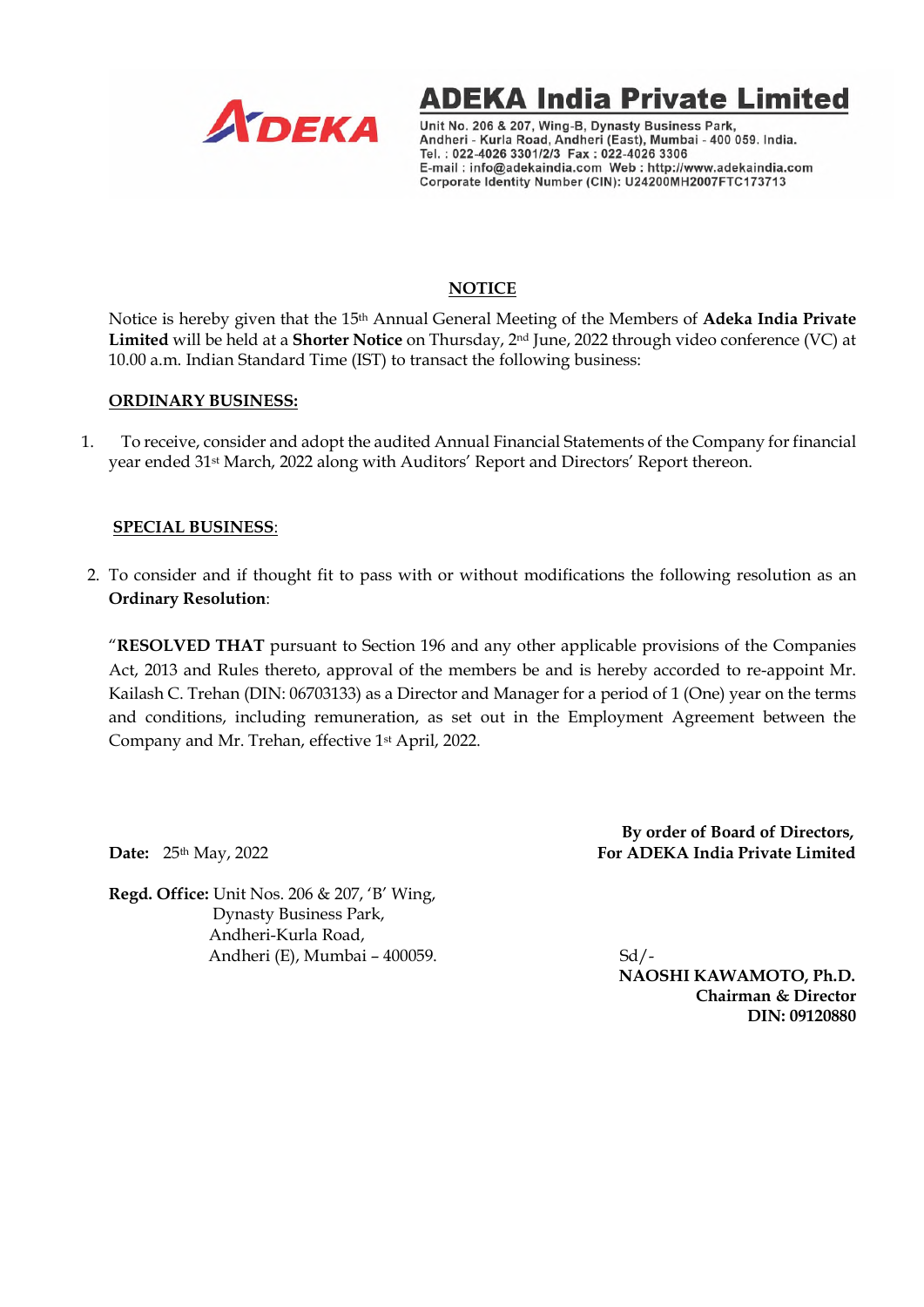

# **ADEKA India Private Limited**

Unit No. 206 & 207, Wing-B, Dynasty Business Park, Andheri - Kurla Road, Andheri (East), Mumbai - 400 059. India. Tel.: 022-4026 3301/2/3 Fax: 022-4026 3306 E-mail: info@adekaindia.com Web: http://www.adekaindia.com Corporate Identity Number (CIN): U24200MH2007FTC173713

#### **Notes:**

- a. Ministry of Corporate Affairs (MCA) vide its Circulars dated  $5<sup>th</sup>$  May, 2020, 13<sup>th</sup> January, 2021 and 14th December, 2021 has permitted companies to hold Annual General Meetings through Video conference (VC). Accordingly, the  $15<sup>th</sup>$  AGM of the Company is being held through VC.
- b. Place of AGM for statutory purposes shall be Registered Office of the Company.
- c. As per MCA circulars mentioned above, provision for appointment of proxy by members is not available for AGM held through VC. So, this facility is not provided to members and proxy form is not attached to this Notice.
- d. Link to attend AGM through VC will be shared with members, directors, auditors and other relevant persons vide email through which this Notice is circulated.
- e. Members attending AGM through VC shall only be counted for the purpose of quorum under section 103 of the Companies Act, 2013. No separate attendance form is attached with this Notice.
- f. Corporate Members intending to send their authorized representatives to attend the meeting through VC are requested to send a duly certified copy of the Board Resolution, pursuant to Section 113 of the Companies Act, 2013, authorizing their representative to attend and vote at the Annual General Meeting.
- g. Members / authorized representatives will be required to allow camera and use internet with good speed to avoid any disturbance during the meeting.
- h. Members seeking information / clarification with regard to financial statements or any other matter being placed at the AGM are requested to write to the Company on or before 31<sup>st</sup> May, 2022 through email to **trehankc@adekaindia.com** Same will be replied suitably at the AGM.
- i. Shorter Notice Consents are attached. Please fill and send same to Company to reach on or before 1st June, 2022.

 **By order of Board of Directors, Date:** 25th May, 2022 **For ADEKA India Private Limited** 

**Regd. Office:** Unit Nos. 206 & 207, 'B' Wing, Dynasty Business Park, Andheri-Kurla Road, Andheri (E), Mumbai – 400059. Sd/-

 **NAOSHI KAWAMOTO, Ph.D. Chairman & Director DIN: 09120880**